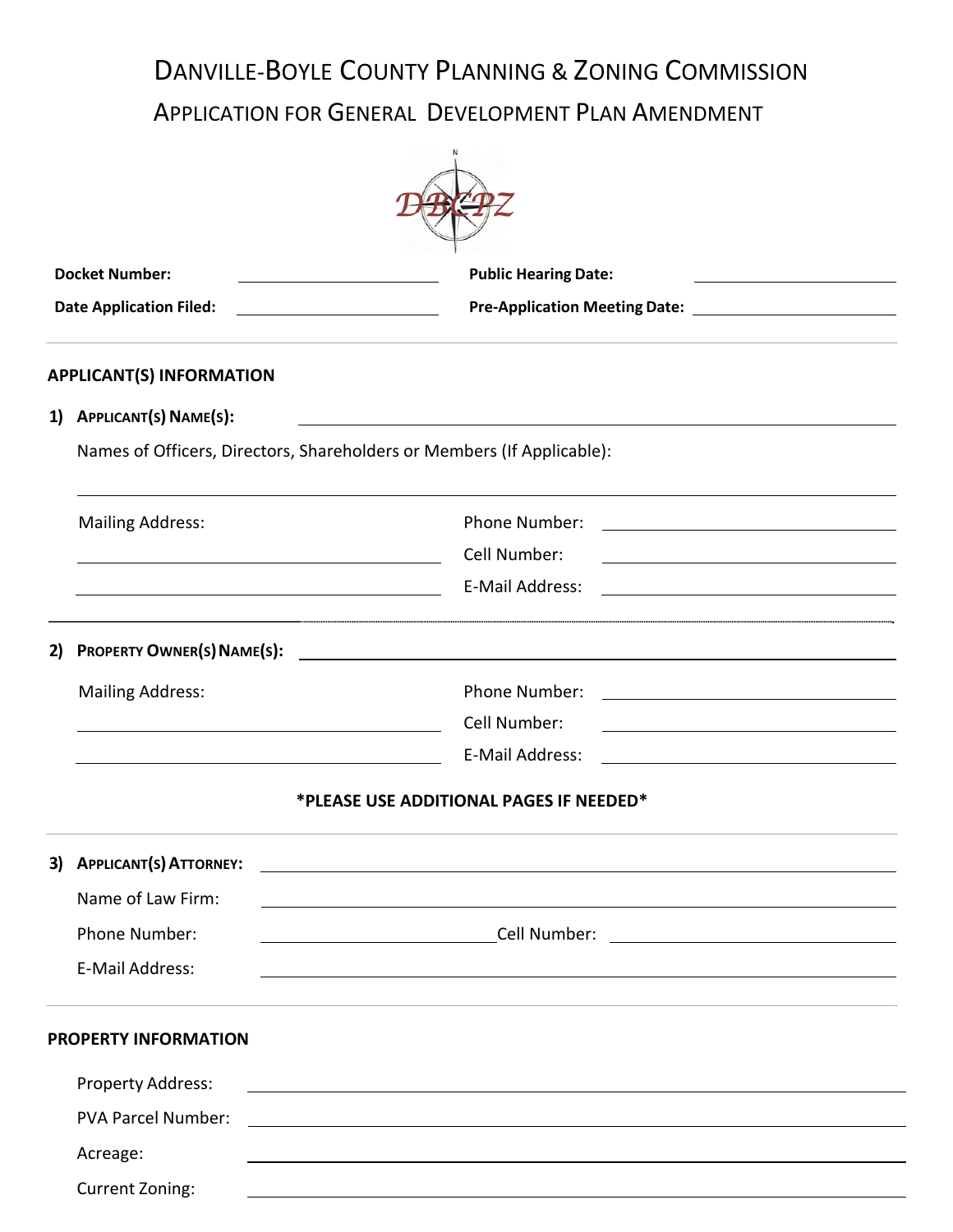### **GENERAL DEVELOMENT PLAN AMENDMENT REQUEST**

*Please describe, in detail, the proposed use and desired request of the property being considered:*

**PROPOSED CONDITIONS** 

*Please provide a list of all proposed conditions for the subject property:* 

#### **FINDINGS REQUIRED FOR GENERAL DEVELOMENT PLAN AMENDMENT AMENDMENT**

*An amendment to any approved General Development Plan shall be approved only if the proposed amendment remains consistent with the adopted 2017 Boyle County Comprehensive Plan and upon a finding that:*

|  |  |                                 |  | There have been major changes of an economic, physical or social nature within the area   |  |  |  |  |
|--|--|---------------------------------|--|-------------------------------------------------------------------------------------------|--|--|--|--|
|  |  |                                 |  | of the property in question which were not anticipated at the time of the adoption of the |  |  |  |  |
|  |  | development plan be amended; or |  |                                                                                           |  |  |  |  |

 There have developed physical conditions which would not permit development of property in question in accordance with the General Development Plan which is being amended.

 Any application to amend the General Development Plan shall require the signature of 100 percent of the property owners within the area covered by the General Development Plan and shall be amended by the same process as the original zoning amendment.

*Please check (*✓*) one of the above findings of fact and cite specific evidence to address such finding in the space provided below. Please attach additional sheets if more space isneeded.*

*\_\_\_\_\_\_\_\_\_\_\_\_\_\_\_\_\_\_\_\_\_\_\_\_\_\_\_\_\_\_\_\_\_\_\_\_\_\_\_\_\_\_\_\_\_\_\_\_\_\_\_\_\_\_\_\_\_\_\_\_\_\_\_\_\_\_\_\_\_\_\_\_\_\_\_\_\_\_\_\_\_\_\_\_\_\_\_ \_\_\_\_\_\_\_\_\_\_\_\_\_\_\_\_\_\_\_\_\_\_\_\_\_\_\_\_\_\_\_\_\_\_\_\_\_\_\_\_\_\_\_\_\_\_\_\_\_\_\_\_\_\_\_\_\_\_\_\_\_\_\_\_\_\_\_\_\_\_\_\_\_\_\_\_\_\_\_\_\_\_\_\_\_\_\_ \_\_\_\_\_\_\_\_\_\_\_\_\_\_\_\_\_\_\_\_\_\_\_\_\_\_\_\_\_\_\_\_\_\_\_\_\_\_\_\_\_\_\_\_\_\_\_\_\_\_\_\_\_\_\_\_\_\_\_\_\_\_\_\_\_\_\_\_\_\_\_\_\_\_\_\_\_\_\_\_\_\_\_\_\_\_\_ \_\_\_\_\_\_\_\_\_\_\_\_\_\_\_\_\_\_\_\_\_\_\_\_\_\_\_\_\_\_\_\_\_\_\_\_\_\_\_\_\_\_\_\_\_\_\_\_\_\_\_\_\_\_\_\_\_\_\_\_\_\_\_\_\_\_\_\_\_\_\_\_\_\_\_\_\_\_\_\_\_\_\_\_\_\_\_ \_\_\_\_\_\_\_\_\_\_\_\_\_\_\_\_\_\_\_\_\_\_\_\_\_\_\_\_\_\_\_\_\_\_\_\_\_\_\_\_\_\_\_\_\_\_\_\_\_\_\_\_\_\_\_\_\_\_\_\_\_\_\_\_\_\_\_\_\_\_\_\_\_\_\_\_\_\_\_\_\_\_\_\_\_\_\_ \_\_\_\_\_\_\_\_\_\_\_\_\_\_\_\_\_\_\_\_\_\_\_\_\_\_\_\_\_\_\_\_\_\_\_\_\_\_\_\_\_\_\_\_\_\_\_\_\_\_\_\_\_\_\_\_\_\_\_\_\_\_\_\_\_\_\_\_\_\_\_\_\_\_\_\_\_\_\_\_\_\_\_\_\_\_\_ \_\_\_\_\_\_\_\_\_\_\_\_\_\_\_\_\_\_\_\_\_\_\_\_\_\_\_\_\_\_\_\_\_\_\_\_\_\_\_\_\_\_\_\_\_\_\_\_\_\_\_\_\_\_\_\_\_\_\_\_\_\_\_\_\_\_\_\_\_\_\_\_\_\_\_\_\_\_\_\_\_\_\_\_\_\_\_*